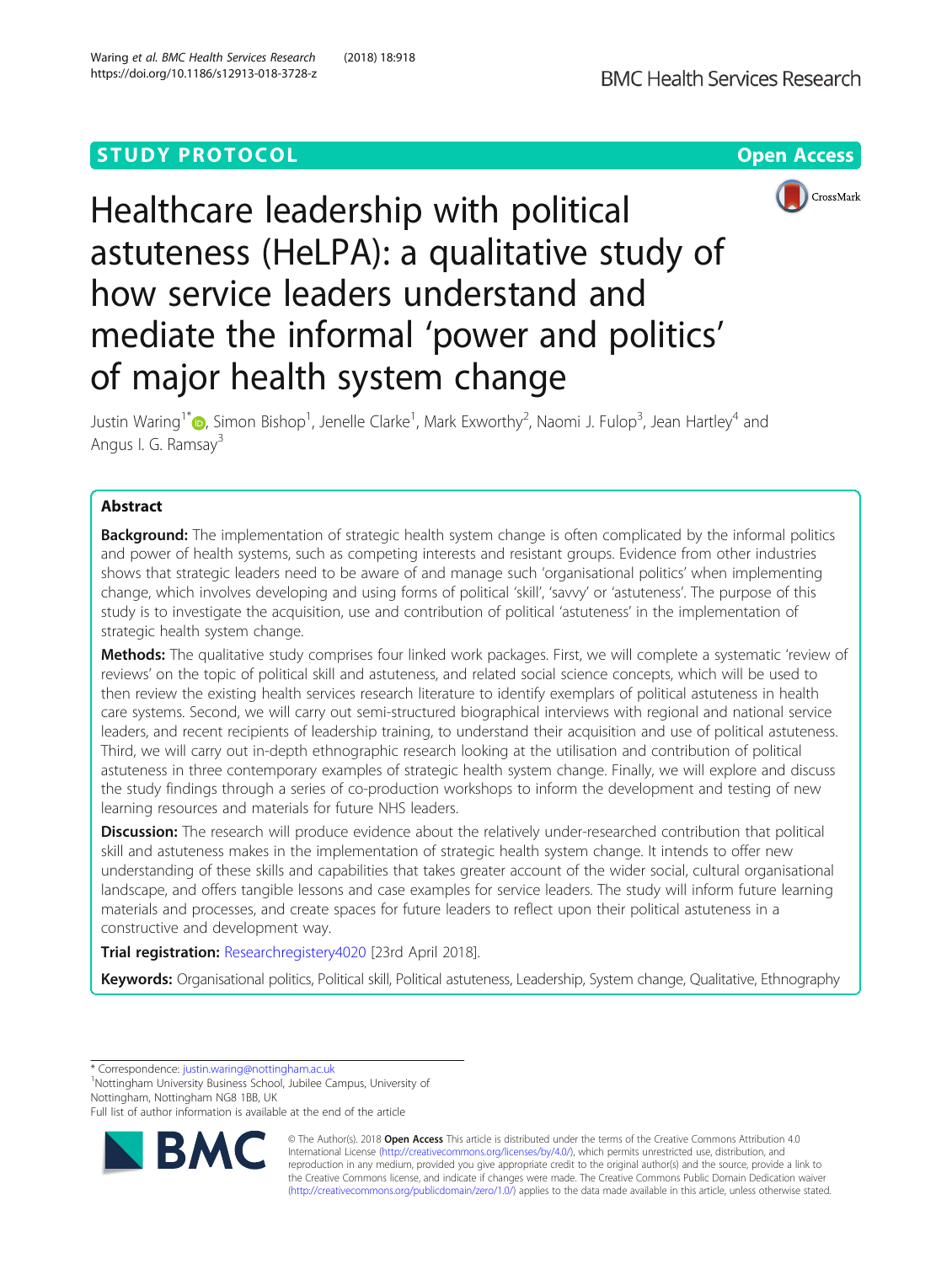## Background

## The 'politics and power' of implementing health system change

The implementation of strategic healthcare system change is notoriously difficult [[1\]](#page-9-0). Existing research shows that a number of prominent 'contextual' factors shape change processes  $[2-7]$  $[2-7]$  $[2-7]$  $[2-7]$  $[2-7]$ . These factors relate, for example, to the availability and distribution of resources, incentives and opportunities, local cultures, regulatory pressures, leadership styles, communication patterns, public opposition, and professional attitudes. Such factors are increasingly interpreted as contributing to the complexity of care systems, which together make the implementation of change inherently difficult [[8\]](#page-9-0).

Of the many factors shown to influence the implementation change research repeatedly suggests that the local politics and power of the healthcare system can be significant; even if these are not always the primary focus of enquiry [\[1](#page-9-0), [7](#page-9-0)]. One of the most well-documented examples of this 'politics and power' is associated with the power of healthcare professionals to resist or subvert reforms perceived as changing established ways of working [[9](#page-9-0)–[11](#page-9-0)]. This 'professional power' reflects the institutionalised authority of healthcare professions and the local strategies of professionals [\[11\]](#page-9-0). In other ways, these factors are commonly characterised as 'organisational politics' and relate to the competing interests, powerful coalitions or resistant groups that complicate strategic change [\[12](#page-9-0)].

When thinking about the concept of organisational politics, especially in context of public or healthcare services, it is useful to make a distinction between the more formal (big 'P') politics of government, politicians, policy-making and regulation, and the more informal (small 'p') politics of competing interests, coalitions and cliques, and resistant groups that are found in virtually all workplaces [\[12](#page-9-0)–[16](#page-9-0)]. The informal 'politics' of healthcare is experienced all too often by those who work within care services, but it is often regarded by practitioners as an irrational complication, rather than an integral or constructive feature of service organisation [\[17](#page-9-0)]. Where existing research acknowledges the influence of informal politics, is it usually as an empirical observation and not the primary focus of enquiry.

This research is concerned with developing new evidence and understanding about the small 'p' politics of implementing strategic health system change, including how this is manifest and managed in different health and social care 'arenas'. It is recognised that the formal and informal aspects of politics often interact, and local agendas are often rooted in formal statutory or sectoral differences, for example between health and social care [[18\]](#page-9-0). We will consider this interaction, where relevant, but the primary focus is the influence of the informal politics of healthcare reform.

## Organisational politics and political skill

The importance of organisational politics and its influence on change processes has long been recognised in the fields of organisational sociology and management studies [[12,](#page-9-0) [14,](#page-9-0) [19](#page-9-0)–[21](#page-9-0)]. Management scholars such as Jeffrey Pfeffer [[12](#page-9-0)] and Henry Mintzberg [[20](#page-9-0)] suggest that all organisations are inherently 'political' with competing interests, workplace alliances, and power blocs that influence the way work happens. Importantly, this influence often occurs outside of, or alongside more formal management structures and processes. Pfeffer's work speaks directly to the problems of implementing health services change, for example, where he argues that an emphasis on 'top-level' leadership and due process fails to recognise how change actually happens:

"By pretending that power and influence don't exist, or at least shouldn't exist, we contribute to…the almost trained and produced incapacity of anyone except the highest-level managers to take action and get things done." [[22\]](#page-9-0) p.10

Although organisational politics can be seen as selfserving (Machiavellian) behaviour, a growing body of re-search shows it can have a constructive influence [\[18,](#page-9-0) [19](#page-9-0)]. For example, the competing interests of stakeholders need not result in destructive conflict, but can be a source of innovation, if effectively managed. Strategic leaders understanding of organisational politics is therefore pivotal to creating the necessary 'receptive context' for change [[21](#page-9-0)].

Dealing with organisational politics in the workplace involves developing and using, what is often known as, 'political skill'. These skills enable leaders to recognise, understand and mediate conflicting interests and build constructive coalitions when seeking to implement change; moreover, these skills often function alongside the more formal forms of authority used by leaders [[22\]](#page-9-0). Ferris and colleagues [\[23](#page-9-0)–[25](#page-9-0)] describe political skill as a person's:

"…ability to effectively understand others at work, and use such knowledge to influence others to act in ways that enhances one's personal and/or organizational objectives." [[24](#page-9-0)]

This concept has been elaborated along several dimensions to describe the characteristic features or traits of an individual's political skill, which research suggests are positively associated with career success, team performance, and successful organisational change [\[21,](#page-9-0) [26\]](#page-9-0). It has been suggested, however, that the concept can overlook the more subtle forms of acumen, judgement and wisdom that help leaders recognise and respond to organisational politics [[18](#page-9-0)]. Moreover, it tends to emphasise individual competencies to the neglect of wider social and cultural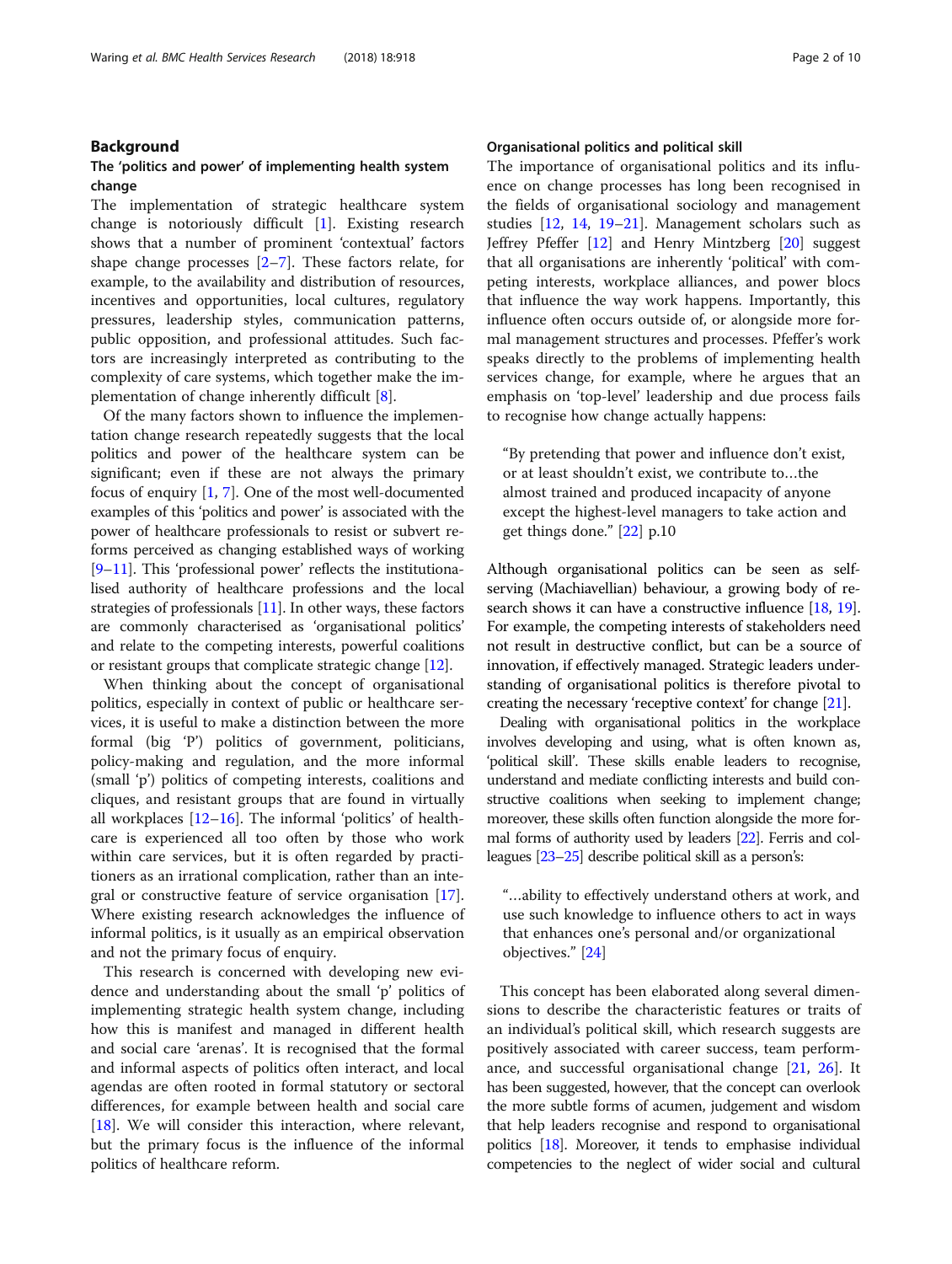factors, including the importance of social acceptability, other status markers, and differences in age, gender and ethnicity [[27](#page-9-0)]. More broadly, there is a lack of attention to 'how' political skill is used to manage organisational politics in terms of the situated and interactive practices of social actors. In recognition of these issues, the HeLPA study draws upon a modified conception of political skill, informed by Hartley's evidence-based framework of 'political astuteness' [\[18](#page-9-0)]. This offers a broader conceptualisation of how leaders mediate organisational politics and is more open to the group and relational aspects of change. This is operationalised along the following lines:

- Personal skills: to exercise self-awareness and selfcontrol;
- Interpersonal skills: to influence the thinking and behaviours of others, even in the absence of formal authority;
- Reading people and situations: to think about the dynamics that can occur when stakeholders come together, and recognising wider social systems and processes;
- Building alignment and alliances: promoting collaboration or alignment where there are different interest and motives;
- Strategy direction and scanning: having a sense of the organisation's purpose and thinking about the long-term factors that may impact the organisation.

Political skill or astuteness can be easily seen with political leaders or diplomats, but such qualities are arguably integral to all forms and levels of organisational change. Although the concept has not been directly applied to health system change, existing research testifies to the importance of these skills amongst health services leaders. For example, several major studies describe how organisational change is conditioned by clinical leaders' ability to understand local contexts, to balance priorities, shape local values, and mediate conflict [\[17,](#page-9-0) [28](#page-9-0)–[32\]](#page-9-0). Recent research on the reconfiguration of acute stroke care further shows, for example, how local political factors shape the local implementation of national policy, from public pressures to competing professional interests. Significantly, this research describes how senior leaders have a pivotal role in mediating these pressures, and how the different approaches of system leaders can lead to different service outcomes [\[7,](#page-9-0) [33\]](#page-9-0).

The HeLPA study also recognises that service leaders' use of political astuteness is highly context specific. In particular, it is likely to vary in form, style and contribution within different political 'arenas'. Drawing on Hartley and Bennington's [\[34\]](#page-9-0) analysis of political leadership, we use the concept of 'arena' to refer to the distinct domains where people, ideas, problems and resources come together, including physical or geographic 'places', as well as more dispersed and dynamic social 'processes'. For this proposed study, a distinction is made between: i) 'strategic' arenas of higher-level policy formulation, priority setting and resource allocation; and ii) 'operational' arenas of programme management and service re-configuration.

## Acquiring and developing 'political astuteness'

The pedagogical literature on workforce development suggests the acquisition and development of leadership skills occurs through a combination of, at least, three forms of learning [\[35](#page-9-0)]. First, through participation in formal education and training programmes, where abstract concepts or methods are taught in classroom or simulated environments. Second, through mentoring, coaching and action learning where learners are guided through individual and group reflection on 'real world' challenges [[36\]](#page-9-0). Third, through experiential and reflective learning in the context of taking actions in relation to 'real world' situations [\[37](#page-9-0)]. To date, however, there has been limited research on the ways leaders acquire and develop political skill or astuteness. Research suggests that formal training and real-world experience are both important  $[26]$  $[26]$ . More directly, Hartley et al's  $[38]$  $[38]$  $[38]$ research with public managers in the UK, Australia and New Zealand finds political skills are often acquired in a haphazard and sometimes painful manner. Few managers reported learning political skills through formal development courses or mentoring; rather than vast majority (88%) reported acquiring these skills through making mistakes in the workplace or through handling crises. More evidence is needed to both understand and meet the development needs of current and future leaders in the area of political astuteness [[39\]](#page-9-0).

In the English NHS, a number of established leadership programmes aim to enhance the capabilities of the healthcare workforce to implement strategic change. The NHS Leadership Qualities Framework, developed in the mid-2000s, described 15 aspects of leadership clustered around 'personal qualities', 'setting direction' and 'delivering the service'. This recognised the importance of 'political astuteness' in terms of a) the capacity to understand the climate and culture of the organisation; b) knowing who are the key influencers and how to involve them; c) being attuned to national and local strategies; and d) understanding the inter-connected role of leadership. The subsequent Healthcare Leadership Model included nine dimensions and again highlights the need for leaders to understand the culture and politics of healthcare, including the informal chain of command. This suggests "successful innovation involves the exercise of political astuteness", including the cultivation of relationships and building of coalitions amongst competing interests [[31](#page-9-0)]. However, the more recent NHS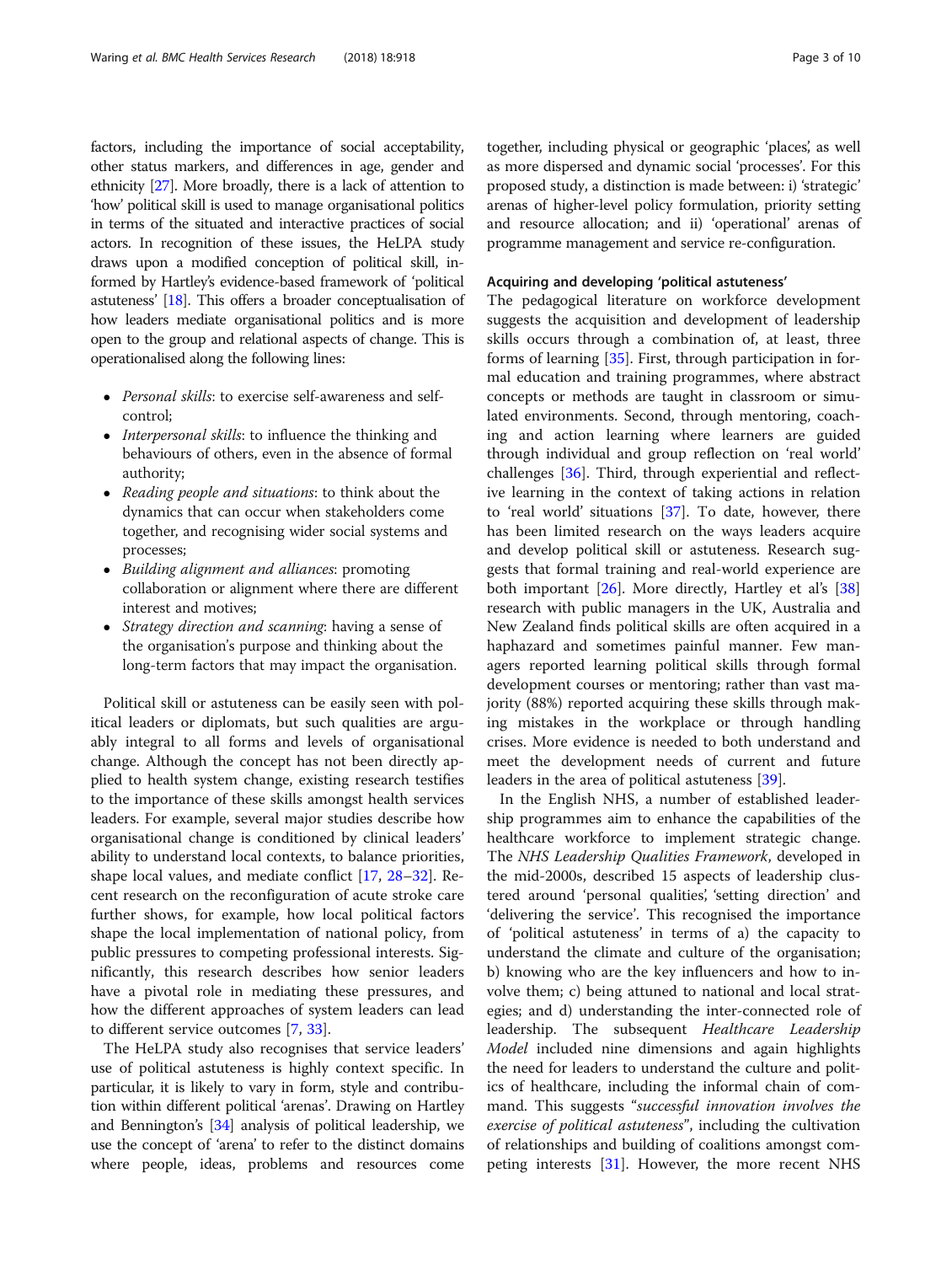framework for improvement and leadership development – Developing People: Improving Care – gives less explicit attention to the importance of political astuteness [\[40](#page-9-0)]. In various places, these capabilities are addressed in relation to 'system leadership' which involves building relationships and shared goals across organisational boundaries to help implement new service models. Yet, there is limited recognition of the need for service leaders to manage both the formal and informal politics of health and social care services when implementing strategic change.

Although political skill is acknowledged across these frameworks, there is little evidence about how it is best acquired or how it can contribute to effective change. Many of the attributes are poorly specified or subsumed within other behavioural competencies. Even where there is explicit reference to political astuteness, there is limited evidence upon which these qualities are based, and no explanation about how the concept has been adapted to the NHS context. With the pressing need to implement major strategic changes across the NHS, especially efforts to better integrate care services, we argue there is a need to better understand the acquisition and contribution of political astuteness to inform the design and content of new recruitment and learning resources for service leaders, and other change agents.

## Aims and objectives

The HeLPA study aims to investigate the acquisition, use and contribution of leadership with 'political astuteness' (PA) in the implementation of major health system change. The findings of this research will inform the co-production of materials and resources for the recruitment, training and development of current and future service leaders. The research objectives are:

- 1. To identify key theories and frameworks of PA within the social science literature, and apply these to recent evidence of health system change to understand how service leaders can constructively create a 'receptive context' for change;
- 2. To understand the perceptions, experiences and reported practices of service leaders, and other change agents, about their acquisition and use of PA in the implementation of health system change, taking into account differences in professional background, age, gender, ethnicity, geo-political context, and change context;
- 3. To understand how recent recipients of NHS leadership programmes think about, have acquired and make use of PA, to inform the development of new training resources;
- 4. To revise existing theoretical models of PA with reference to the wider social, cultural and relational

context of health system change, and develop theoretical propositions;

- 5. To investigate how PA is used constructively by service leaders to create a 'receptive context' for implementing major health system change
- 6. To work with providers of NHS leadership training, NHS recruitment agencies, and PPI groups to coproduce recruitment and learning materials that support the acquisition, use, and development of PA for existing and future healthcare leaders.

## Methods/design

The proposed study is designed with four linked Work Packages (WPs) which are broadly informed by a qualitative narrative methodology, which is concerned with investigating and interpreting the experiences and accounts of social actors as relating these to wider social and cultural processes [[41,](#page-9-0) [42](#page-9-0)].

## WP1: Systematic narrative reviews

Addressing Objective One, we will complete two systematic narrative reviews of the research literature to establish the theoretical and empirical foundations for subsequent qualitative enquiry. The first will produce a 'review of reviews' to establish the 'state-of-the-art' theories and frameworks on political astuteness, and related concepts. The second will apply the identified theories and frameworks to a review of the existing health service research literature to identify illustrative cases and common findings on the contribution of political skill to the implementation of organisational innovation and major service configurations.

Systematic reviews can take a number of forms, reflecting differences in the questions being asked, the problem or population under study, the types of methodological positions taken by research, and the coherence of empirical findings [\[43](#page-9-0)]. A preliminary scoping review shows that the relevant social science and health services research literatures are highly diverse, including different disciplinary and theoretical traditions (management, political science, public management, psychology, sociology), methodological positions (social experiments, cohort studies, qualitative case studies) and empirical evidence (surveys, interviews, observations). For this reason, the two systematic reviews will follow a narrative approach that is inclusive of the diverse literatures and aims to produce a thematic narrative synthesis of the literature.

The reviews will follow established strategies for searching and mapping the literature [\[44](#page-9-0)]. For both reviews, an initial selection of search terms will be produced in collaboration with the study Advisory Board and up to 20 external experts. Identified search terms will be used within electronic databases, e.g. ABI-Inform, PubMed, PsycINFO, Scopus, Google Scholar, with preliminary results reviewed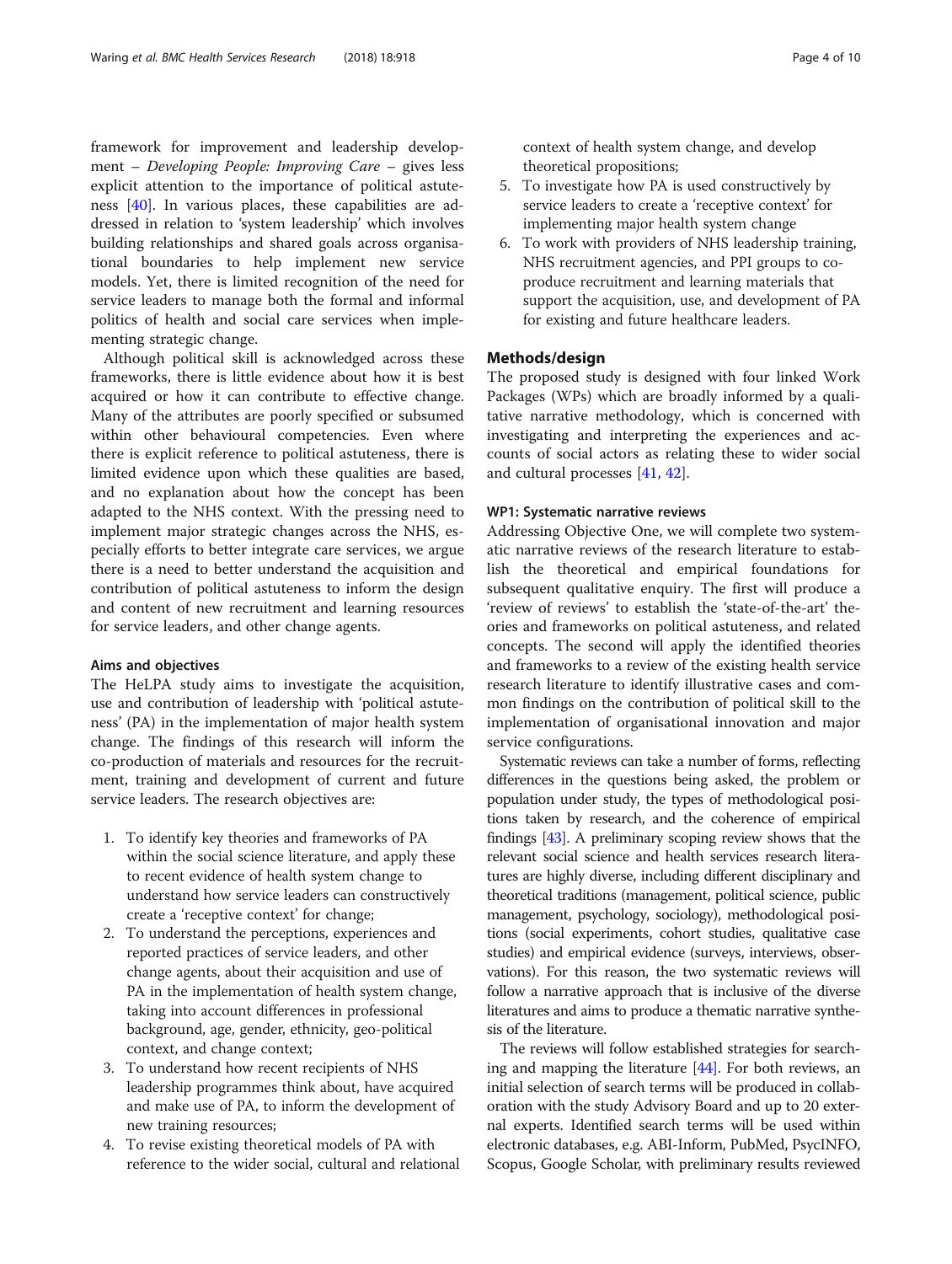according to title, keyword, location, date and journal quality (ranking/impact factor). Shortlisted papers will be subject to further review by at least two members of the research team to produce a final selection. The selected papers will be thematically reviewed and summarised.

The narrative 'review of reviews' on political astuteness will only include published review papers, book chapters or reports that explicitly review and synthesise the existing literature. This will systematically summarise: a) the character of political astuteness (e.g. behavioural qualities, practices, contexts, barriers/drivers, outcomes), b) its acquisition and development (e.g. workplace learning, training, etc.); c) forms of measurement and assessment (e.g. surveys and constructs); and d) outstanding research questions and propositions.

The review of the health services research literature will include publications, including include auto-biographic accounts of change produced by current or former service leaders, that directly focus on or use the terms organisational politics and political skill (and related terms identified in the initial review); in addition, a sample of exemplar studies of major service change will be included that describe instances of political skill, even where key terms are not used directly. Together, the two reviews will identify assumptions and propositions to inform the subsequent research.

## WP2: Interview study with experienced and aspirant service leaders

## Purpose and approach

This work package will address Objectives Two, Three and Four by investigating service leaders' experiences, perceptions and reported practices of 'political astuteness' in different strategic and operational 'arenas' of health system change. It will also investigate the views and experiences of NHS staff who have recently completed formal NHS leadership training to examine how political astuteness is developed through such training. This will involve carrying out biographical, narrative interviews [\[41](#page-9-0), [45](#page-9-0), [46](#page-9-0)] where participates are invited to give detailed reflective accounts of situations and events where political astuteness was involved in navigating the informal politics of implement strategic change; or where the lack of such astuteness derailed change; and how they learnt from these experiences.

## Sampling

Unlike quantitative research, the purpose of sampling in qualitative research is not with measuring views or attitudes of different groups, but rather with describing and interpreting the experiences, meanings and beliefs of participants, usually in the context of their wider social and cultural field [\[47\]](#page-9-0). The sampling strategy for the HeLPA study acknowledges that the acquisition, use and contribution of political astuteness will vary between different strategic and operational arenas, geo-political settings, and implementation processes. It is also recognised that acquisition and use will vary in terms of an individual's career background and length of service, clinical and non-clinical roles, as well as differences in gender, age, and ethnicity. The sampling strategy therefore aims to achieve diversity of perspectives from across different (horizontal) service settings, contexts and geographies, and at different (vertical) levels in terms of positions of strategic or operational influence, and career stage. Reflecting these considerations, a purposive sampling strategy (matrix) will be followed to select an estimated 40–45 service leaders working in different policy, professional, public and organisational settings. These include:

- NHS England clinical leads
- Leaders of recent major service reconfigurations, e.g. stroke, major trauma, cancer
- Representatives and leaders of public and patient advocacy organisations
- Local authority Executives and Directors of Services for social care
- Chief Executives of primary, secondary and tertiary care providers
- Directors of regional clinical and research networks
- Representatives of professional associations or specialist societies
- Representatives of charities and community support agencies
- Regional leads for 'new care models' (Vanguards)
- Leads for regional care system transformation, i.e. Sustainability and Transformation Plans, Accountable Care Organisations, or similar Integrate Care Systems

A further sample of 20 recent participants of NHS Leadership and Graduate Management training (within 2 years of completion of training) will be recruited to investigate their experiences of political astuteness and whether these skills were developed through completing leadership training.

These are indicative estimates of sampling for qualitative interviews and the actual range and number of participants is likely to vary as new or anticipated themes arise through data collection, and new opportunistic avenues for sampling are identified. Sampling will therefore be guided by the principles of saturation, with an emphasis on depth and richness of data, rather than frequency and range [\[47\]](#page-9-0). In grounded theory, 'theoretical saturation' is concerned with the extent to which inductively developed categories and concepts are adequately described and accounted for, but in other fields of qualitative research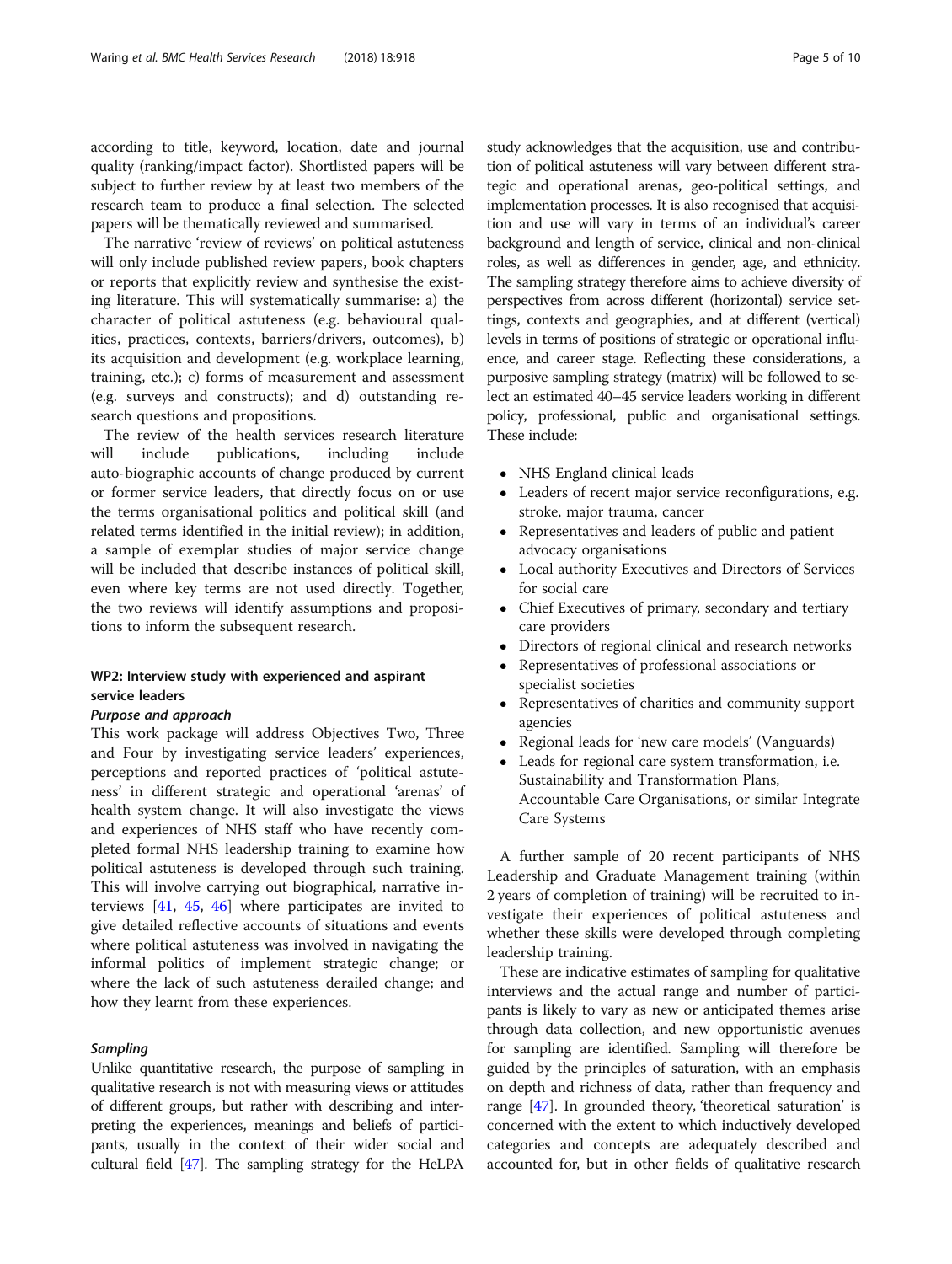'thematic saturation' it is used to suggest that data collection will continue until no new or substantive empirical themes are identified [[48](#page-9-0)]. It is important to appreciate, however, that the possibility for complete saturation is unlikely, especially across a large range of service context and career levels with many unique experiences will be the focus of data collection [[47](#page-9-0)]. As such, the study will look to achieve transparent and pragmatic saturation at the level of common analytical themes and theoretical constructions within and across the sampled groups, whilst accepting the inevitably of unique experiences.

## Data collection

The preference is for face-to-face interviews to facilitate rapport and detailed understanding, which will be important when discussing the informal politics of health system change. All interviews will be digitally recorded with the informed consent of participants. Where consent is given, video recording with a small number of participants (5–10) will be made during post-interview debriefing to be used in online and educational materials. The narrative interviews will follow a topic guide to promote consistency across interviewers. Anticipated topics include:

- 1. Professional/career background: including leadership experiences;
- 2. Context of change: the significance of the reform agenda to the geo-political context;
- 3. Political astuteness 'in action': personal skills, interpersonal skills, reading people and situations, building alliance, and strategic direction;
- 4. Teams, groups and partners: the influence and contribution of other groups involved in or affected by the change initiative and the interpretation of the interests and goals of those groups;
- 5. Barrier and drivers to utilising political skill: countervailing forces; power blocs; competing interests and institutions;
- 6. Outcomes and impact: cases of change where political astuteness has played a part, and worked illustrations.

## Analysis

Interviews will be transcribed verbatim for the purpose of interpretative data analysis. Analysis will examine the biographical narratives of participants [\[41](#page-9-0)] to understand their experience of organisational politics, and to understand how they describe using political skill to recognise and manage these factors. The analysis will involve a preliminary phase of close reading of transcripts, open coding, and identification of themes. Thematic narrative analysis will focus on the 'stories' or accounts produced by participants, as representative of their 'sense-making',

their 'positioning' of themselves in relation to events or other actors, 'moralising' about the perceived norms and virtues of their environment, and 'identity' or how they see themselves. A key objective of the analysis is to deepen existing theories and frameworks with reference to the specific forms of political astuteness used within healthcare services.

## WP3: In-depth case studies of political astuteness 'in action' Purpose and approach

Addressing objectives two and five, this work package will produce in-depth descriptive and explanatory understanding of how political astuteness is manifest in the 'real world'situated practices of social actors involved in the implementation of strategic health system change. This will produce context-rich insight and address the empirical gaps that are associated with more experimental study designs. This research follows in the ethnographic tradition [\[49](#page-9-0)] and aims to develop a rich description [\[50](#page-9-0)] of the informal politics of health system change, and the use and contribution of political astuteness by different service leaders and change agents, working within and across different 'arenas'. There are many styles of ethnographic research (e.g. realist, critical, institutional) [\[51](#page-9-0)], but most are concerned with direct observations of social practices and situations, and the analysis of these in relation to broader social, cultural and political institutions. Consistent with the wider study methodology, this work package adopts a narrative ethnographic approach of combining traditional methods of observation with narrative analysis to examine the storytelling and meaning making of participants in their local contexts [[42\]](#page-9-0). This will involve focused observations of key meetings, project events, situations and groups interactions, illustrative of different strategic and operational arenas, combined with 'in situ' ethnographic interviews, and further narrative interviews with local participants.

The research will be carried out with three regional case studies of major health system change. Case study research aims to produce a detailed analysis of a given, exemplary case of a broader phenomenon, where the intention is depth of analysis, the elucidation of processes over time and in context, and explaining differences, rather than generalisation [[52,](#page-9-0) [53](#page-9-0)]. Reflecting the idea that political astuteness will vary between and across different 'arenas', data collection will also focus on three internal or sub-cases. Specifically, the study makes a distinction between the 'strategic' arena of regional policy-making, prioritisation, resource allocation, etc., and the 'operational' arena of project and change management; with the expectation that forms of organisational politics and political astuteness will vary between these arenas. As such, the planned approach is to 'zoom-in' and narrow the focus of data collection to develop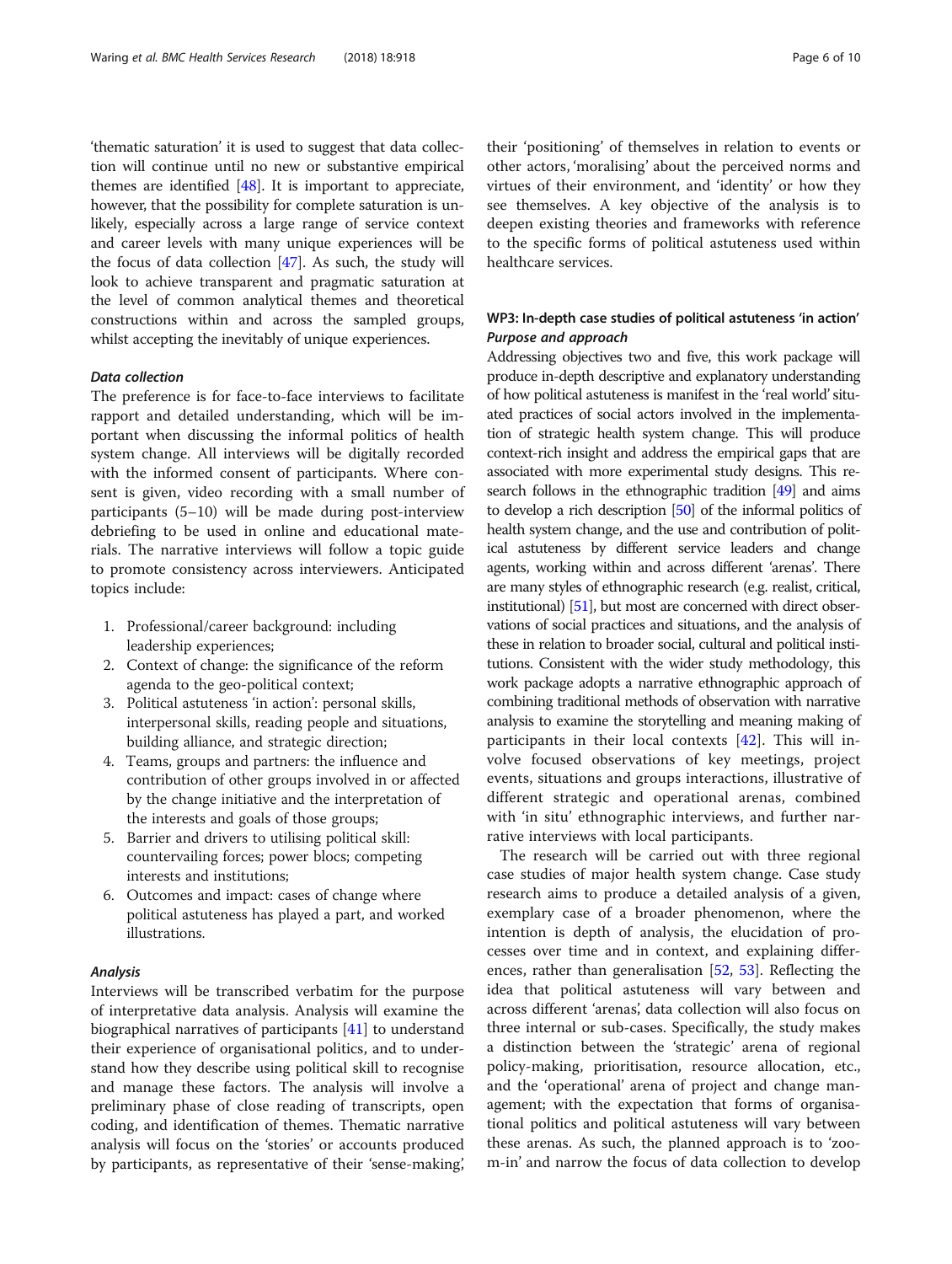a fine-grained analysis of political astuteness 'in action' across these different arena (see Fig. 1).

## The case studies

The in-depth ethnographic research will focus on three comparatives cases of the implementation of major system change within the English NHS. Specifically, it will investigate the implementation and development of strategies to create more integrated regional care systems, currently described in policies as Sustainability and Transformation Partnerships (STPs). Following the publication of Five Year Forward View [[54\]](#page-9-0), various transformation and improvement initiatives have been introduced across the NHS. These aim to realise a step-change in how services are organised and delivered at the local level, especially through better coordinating health and social care through new care models. Forty-four STPs have been developed across England to transform the delivery of care services at the local level, with changes expected to last beyond 2020. These have been developed by NHS organisations working in partnership with local authorities and other care agencies to strategically plan the future configuration of integrated care services. Reflecting current and longer term NHS priorities, the STPs cover a number of common transformation areas, including urgent care, integrated health and social care, centralisation of specialist services, illness prevention, new technologies, and resource utilisation. The on-going implementation and development of STPs is likely to see them evolve into new or additional strategic programmes for major system change, such as Accountable Care Organisations or Integrated Care Partnerships, but with the continuing goal of realising system-wide change at the regional level. This research will focus on three STPs case studies and will further compare three sub-areas or domains of transformation within each STP (see Fig. 1).

## Sampling & Selection

A preliminary desk review of all 44 STPs proposals has identified key similarities and differences, in terms of strategic objectives and leadership. Building on this

review, selection of STP case studies takes into account anticipated differences in geo-political context (population, metropolitan, rural), strategic priorities, and leadership arrangements. The research will focus on three STPs, with two selected in the English Midlands and one in London. This will enable comparison between STP based in distinct geo-political settings (London and Midlands) and also the interaction of STPs working in adjacent areas (two Midlands cases).

The case study research will be undertaken at different levels or 'arenas' of change. The study will, at first, focus on the overarching 'strategic' leadership and governance of each STP case study, before focusing on three 'operational' sub-cases within each STP at the 'operational' level of change (see Fig. 1). Thus, resulting in nine comparative sub-case studies to enable analysis of differences according to contextual factors and leaders' use of political astuteness. Informed by the preliminary scoping review, a range of common priority areas have been identified across all STPs, and the sub-case study research will focus on transformation projects related to:

- changes to urgent care planning and provision;
- health and social care integration; and<br>• resource prioritisation and allocation
- resource prioritisation and allocation.

These are prominent areas of change for the majority of STPs that are likely to involve different combinations of stakeholders with variable interests and sources of power. In addition, the research will focus on the key aspects of system change identified in the existing literature [[1](#page-9-0)], including 'public involvement', 'clinical engagement', 'communication and framing' and 'use of evidence', with additional themes identified during WP1. Analysis of these themes is likely to provide transferable lessons to other STP priorities and major service changes in the future.

## Data collection

The ethnographic research will be a undertaken by experienced field researchers. As outlined above, data collection will first, focus on the role of political astuteness in the 'strategic' arena of high level STP formulation and

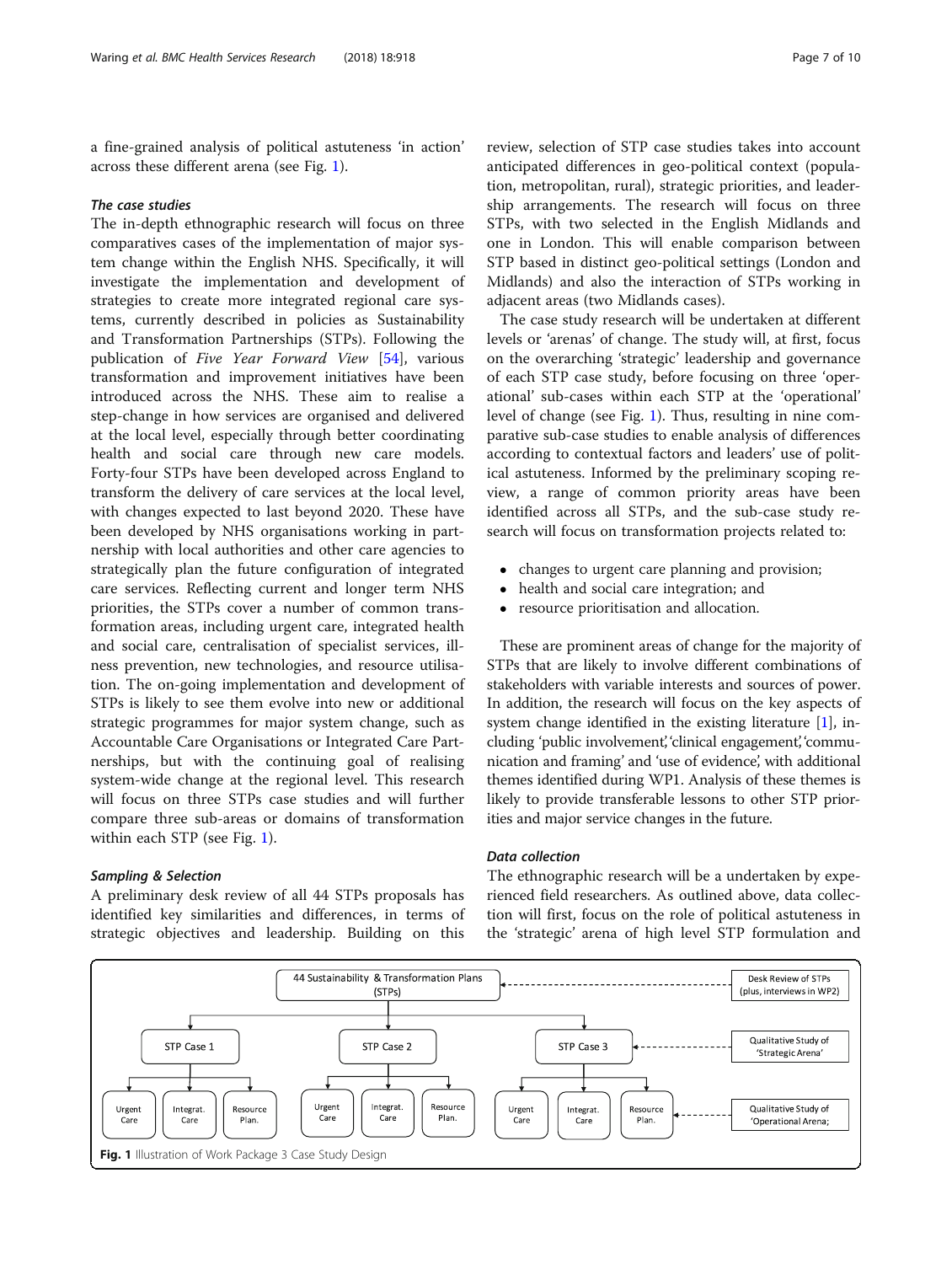planning. This will involve non-participant observations of 'high level' STP meetings, public forums and other planning situations (estimated 5–10 meetings per STP). It will also involve semi-structured interviews, and informal in-situ interviews, with the strategic leaders and key partners. We anticipate this will include between 5 and 10 key leaders from each STP area, including Chief Executives and senior leaders from NHS Trusts, local CCG leads, Local Authorities, Healthwatch, and other regional stakeholders (estimated maximum of 30 interviews). Particular consideration will be given to the role of PPI representatives in these strategic arenas, and the distinct forms of political astuteness used by these individuals and groups. As with Work Package Two, empirical and thematic saturation will guide the process of data collection [[47](#page-9-0)].

Next, the research will investigate the three 'operational' sub-case studies for each STP. This will again involve observations of project meetings and events (estimated 5 per theme), and shadowing of service leaders (1–3 days). As with all ethnographic research, it is not possible to plan in advance all the settings to be observed or individuals to interviewed, and it is likely that many in situ ethnographic interviews will also be undertaken. It will also involve semi-structured interviews, and in-situ interviews with the service leaders and teams leading the change programmes for urgent care, health and social care integration, and resource allocation. It will also involve interviews with staff and patient representatives involved in these change areas to understand their perceptions of political astuteness. For each of the three sub-cases, we anticipate interviewing around 5–7 key people involved in project management, plus a further 5–10 staff and patient representatives. This will result in a total sample of around 135 individuals.

Data collected will occur over an 18 month period, with concurrent data collection over 6–10 months with each STP. Interviews and observations will examine, and compare, the informal political environments of change, and the lived experiences of different service leaders as they seek to formulate and implement change. It is recognised that researching the informal political environment might bring to light ethical interpersonal and organisational issues. The research team will ensure the confidences and anonymity of participants and will work to build trust and rapport with participants and researchers will be mindful and sensitive to ethical issues.

## Analysis

All observational and in situ interview data will be recorded in field journals and electronically reproduced for data analysis. Analysis will produce three in-depth comparative case reports that will: a) identify and evidence activities that support the development and utilisation of political skill; b) understand how the political landscape varies between settings and the different skill needed; and c) revise the existing theories and frameworks of political skill and their application to the healthcare context. Interview data will be analysed as with WP2.

## WP4: Co-production of new learning activities

This final activity addresses Objective Six, and aims to use the study findings to inform the development of new learning and recruitment resources for use by the NHS and leadership education providers. Following data collection and preliminary analysis, a series of co-production workshops will be organised with the aim of developing and refining new learning materials and recruitment resources. These workshops will invite representatives of different stakeholder communities to reflect upon, deliberate, and prioritise the study themes, drawing upon their distinct experiences of, and priorities for, health system change. Workshops 1–3 will focus, in particular on the key points of learning from the study and illustrative examples of political astuteness; whilst Workshops 4 & 5 will focus on developing and appraising learning materials:

- 1. Expert workshop: a one-day workshop comprising research and practice leaders in the fields of health services research, implementation science and organisational change, to review the study findings and draw out key lessons and evidence for policy and practice;
- 2. Service provider workshop: a half-day workshop to discuss the study findings with regional and local service leaders to develop recommendations for supporting learning and change in different practice situations;
- 3. PPI workshop: a half-day workshop to review the distinct political challenges and forms of political astuteness experienced and used by PPI representatives;
- 4. Educator workshop: full-day workshop for existing leadership programmes providers to review their current curricula, to discuss understandings, models and frameworks on political skill, to consider the application of research findings to revise existing learning activities and materials;
- 5. Appraisal and development workshop: a full-day workshop with leadership providers to design and iterative learning resources, organised after pilot activities with regional leadership provider (East Midlands Leadership Academy).

Stakeholders will be facilitated to co-design new materials and resources following creative engagement methodologies, through the use of visual aids, games and role-play to devise, test-out and model potential outputs. It is anticipated the following materials and resources will be considered: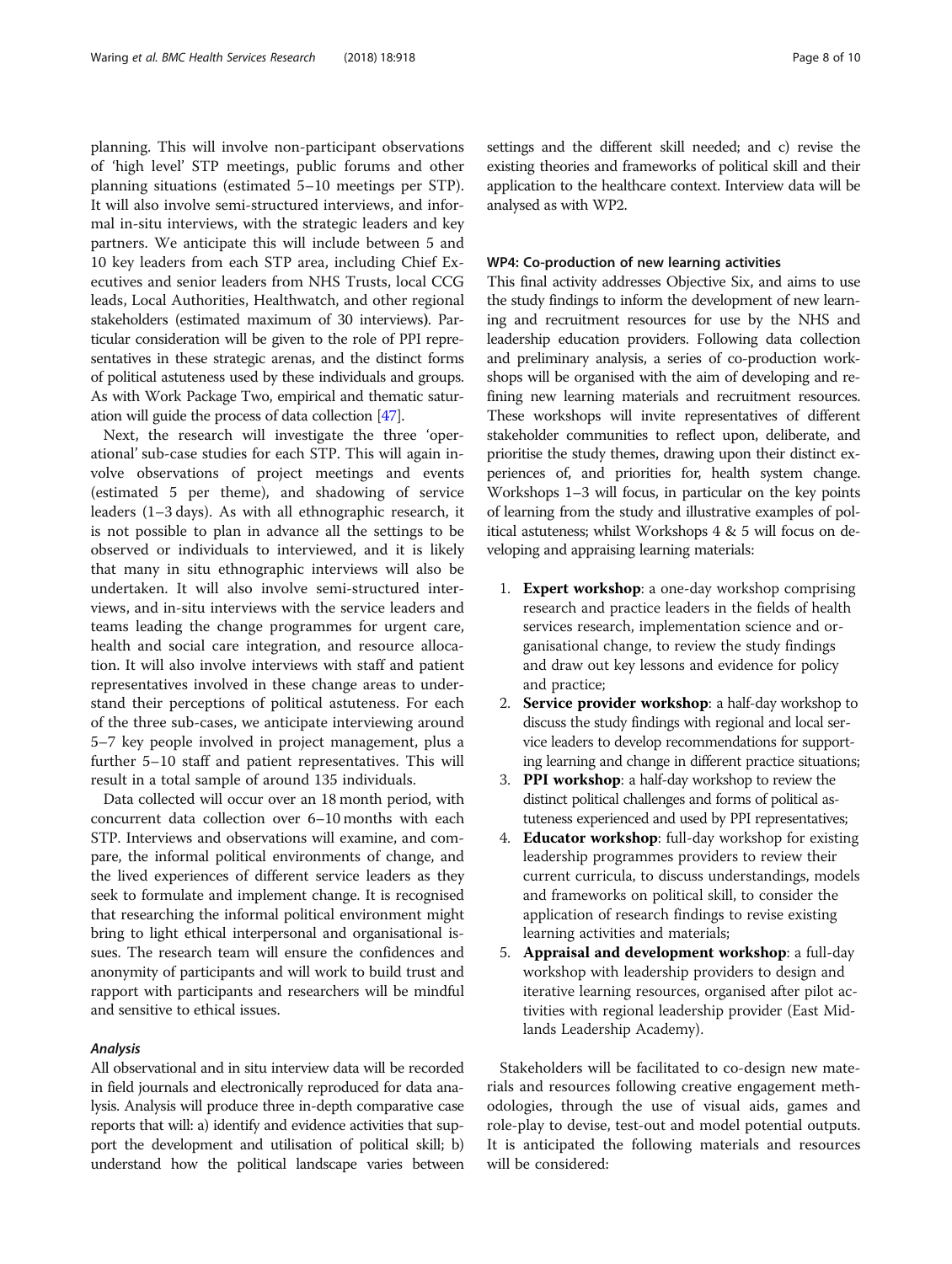- Detailed case studies of political skill 'in action'
- Learning exercises and scenarios based on 'real world' examples
- Contributions to existing and future NHS Leadership development and competency frameworks
- Workbooks for learners to explore decision-making options
- Biographies and personal testimonies of political leadership
- Online resource and social media
- Videos and audio packages which can be placed on iTunesU or other platforms
- Materials for a MOOC on "An introduction to political astuteness in healthcare" which would be of value to clinicians, managers and patient representatives.

The materials and resources will be piloted by partner universities and NHS leadership training agencies after the completion of this study. It is anticipated that this testing will be organised through the delivery of two one-day non-residential courses offered to up to 20 middle-managers and project managers (drawn from current student cohorts) in the Midlands. The pilot will assess the relevance and acceptability of the learning materials through feedback survey of participants and short telephone interview, with feedback reviewed in the final workshop to update materials.

## Discussion

This study will advance understanding on the acquisition, use and contribution of political astuteness in the implementation of strategic health system change, with a particular focus on the current implementation of regional major system changes within the English NHS. The findings will establish the 'state-of-the-art' theories and frameworks on political astuteness, skill and related concepts, and for the first time systematically apply these to the re-interpretation of existing health services research. Through the interview study and then ethnographic fieldwork it will develop new insight about the realities of political astuteness developing reflective biographical accounts and rich insight from 'within' change programmes. These findings will provide the foundations for new teaching and learning materials, and guidance for recruiters of future healthcare leaders.

A further aspiration of the study is to produce a new level of empirical insight about 'how' political astuteness is acquired, developed and used. The majority of studies to date have been primarily quantitative and survey-based, where a measure of political skill (independent variable) is statistically analysis in relation to various individual, team and organisational outcomes (dependent variable). Although often

analytically powerful, such research does not explain how and why political skill or astuteness is used in different contexts and what to what effect. As such, the study aims to provide novel insight into the situated practices and realities of political astuteness 'in action'. It will draw on parallel theories of strategic social change with the goal of extending existing theories [[55,](#page-9-0) [56\]](#page-9-0).

#### Abbreviations

HeLPA: Healthcare Leadership with Political Astuteness; MOOC: Massive Online Open Course; NHS: National Health Service (England); PA: Political Astuteness; STP: Sustainability and Transformation Partnership; WP: Work Package

#### Acknowledgements

JW was in part supported by National Institute for Health Research (NIHR) Collaboration for Leadership in Applied Health Research and Care (CLAHRC) East Midlands.

NJF was in part supported by the National Institute for Health Research (NIHR) Collaboration for Leadership in Applied Health Research and Care (CLAHRC) North Thames at Bart's Health NHS Trust. The views expressed are those of the authors and not necessarily those of the NHS, the NIHR or the Department of Health.

## Funding

The research proposal was reviewed and funded by the National Institute for Health Research (NIHR) Health Services and Delivery Research Programme (study reference NIHR HS&DR 16/52/04).

#### Availability of data and materials

Not applicable.

#### Authors' contributions

JW, SB, JC, ME, NJF, JH and AIG made substantial contributions to conception and design of the study; JW, SB, JC, ME, NJF, JH and AIG have been involved in drafting the manuscript important intellectual content; JW, SB, JC, ME, NJF, JH and AIG have given final approval of the version to be published, and JW, SB, JC, ME, NJF, JH and AIG agree to be accountable for all aspects of the work.

#### Ethics approval and consent to participate

The study was reviewed by University of Nottingham Sponsors Office and the University of Nottingham Business School Research Ethics Committee, and was given favourable ethical opinion on 22nd May 2018. This approval includes all proposed study locations, and no further ethical approvals are anticipated. This is a protocol paper and does not report any study findings and therefore no human subjects have yet been asked to give consent. The study will involve written consent.

#### Consent for publication

Not applicable.

#### Competing interests

The authors declare that they have no competing interests.

## Publisher's Note

Springer Nature remains neutral with regard to jurisdictional claims in published maps and institutional affiliations.

## Author details

<sup>1</sup>Nottingham University Business School, Jubilee Campus, University of Nottingham, Nottingham NG8 1BB, UK. <sup>2</sup>Health Service Management Centre, Park House, University of Birmingham, Birmingham B15 2RT, UK. <sup>3</sup>Department of Applied Health Research, University College London, 1-19 Torrington Place, Fitzrovia, London WC1E 7HB, UK. <sup>4</sup>Open University Business School, The Open University, Kents Hill, Milton Keynes MK7 6AA, UK.